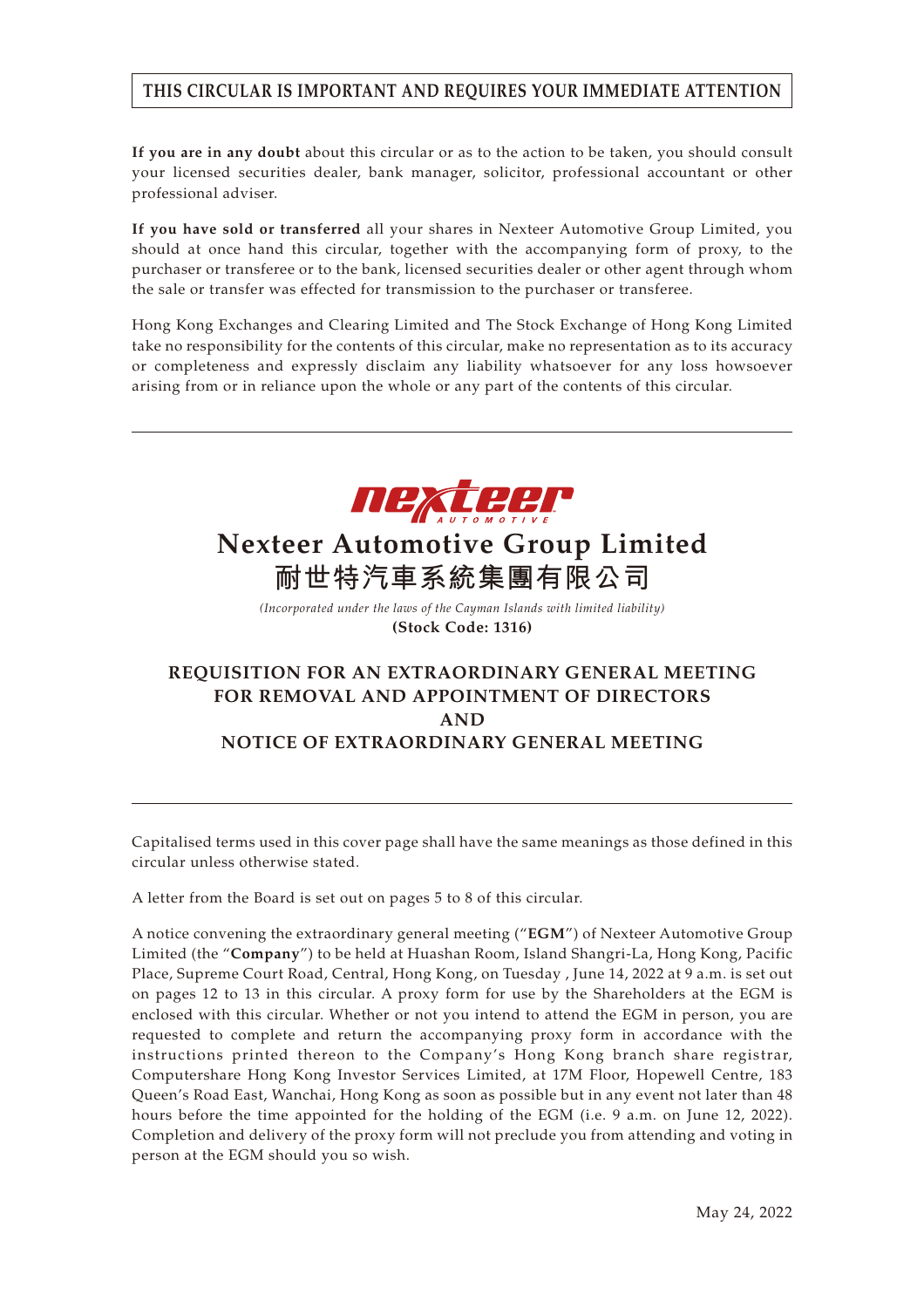# **CONTENTS**

## *Page*

|                                                                                                              | $\mathcal{P}$  |
|--------------------------------------------------------------------------------------------------------------|----------------|
|                                                                                                              | .5             |
| $APPENDIX I = BIOGRAPHICAL DETAILS OF THE PROPOSED DIRECTORS$<br>PROVIDED BY THE REQUISITIONING SHAREHOLDER. | $\overline{9}$ |
|                                                                                                              |                |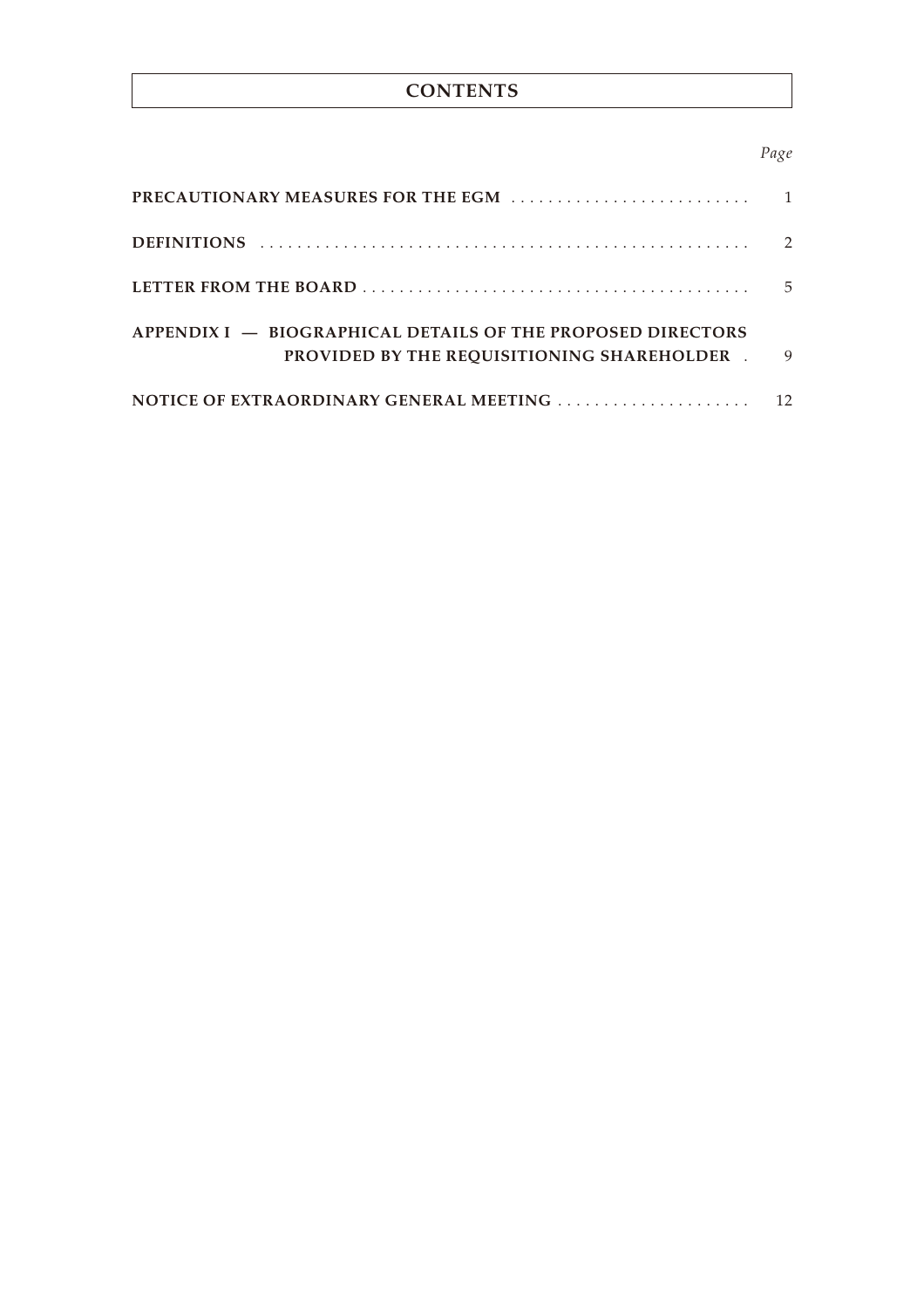## **PRECAUTIONARY MEASURES FOR THE EGM**

Taking into account of the recent development of the epidemic caused by COVID-19, the Company will adopt the following prevention and control measures at the EGM to ensure the safety of the Shareholders and other participants attending the EGM:

- (i) compulsory body temperature check will be conducted for every Shareholder or proxy at the entrance of the meeting venue. Any person with a body temperature of over 37.4 degrees Celsius will not be permitted to access to the meeting venue. Furthermore, any person who is subject to any quarantine prescribed by the Hong Kong Government will be denied entry into or be required to leave the meeting venue. In any case, denied entry to the meeting venue means the person will not be allowed to attend the EGM;
- (ii) all persons who attend the EGM are required to wear surgical face masks before they are permitted to attend, and during their attendance of, the EGM; and
- (iii) no refreshments or souvenirs will be served or distributed at the EGM.

For the health and safety of the Shareholders, the Company reminds attendees that they should carefully consider the risks of attending the EGM, taking into account the current outbreak of COVID-19.

The Company will closely monitor the current COVID-19 situation and may implement additional measures at short notice, which will be announced closer to the date of the EGM, if any. If Shareholders have any questions relating to the EGM, please contact Computershare Hong Kong Investor Services Limited, the Company's Hong Kong branch share registrar, as follows:

Computershare Hong Kong Investor Services Limited Shops 1712-1716 17th Floor, Hopewell Centre 183 Queen's Road East Wanchai Hong Kong Tel: (852) 2862 8555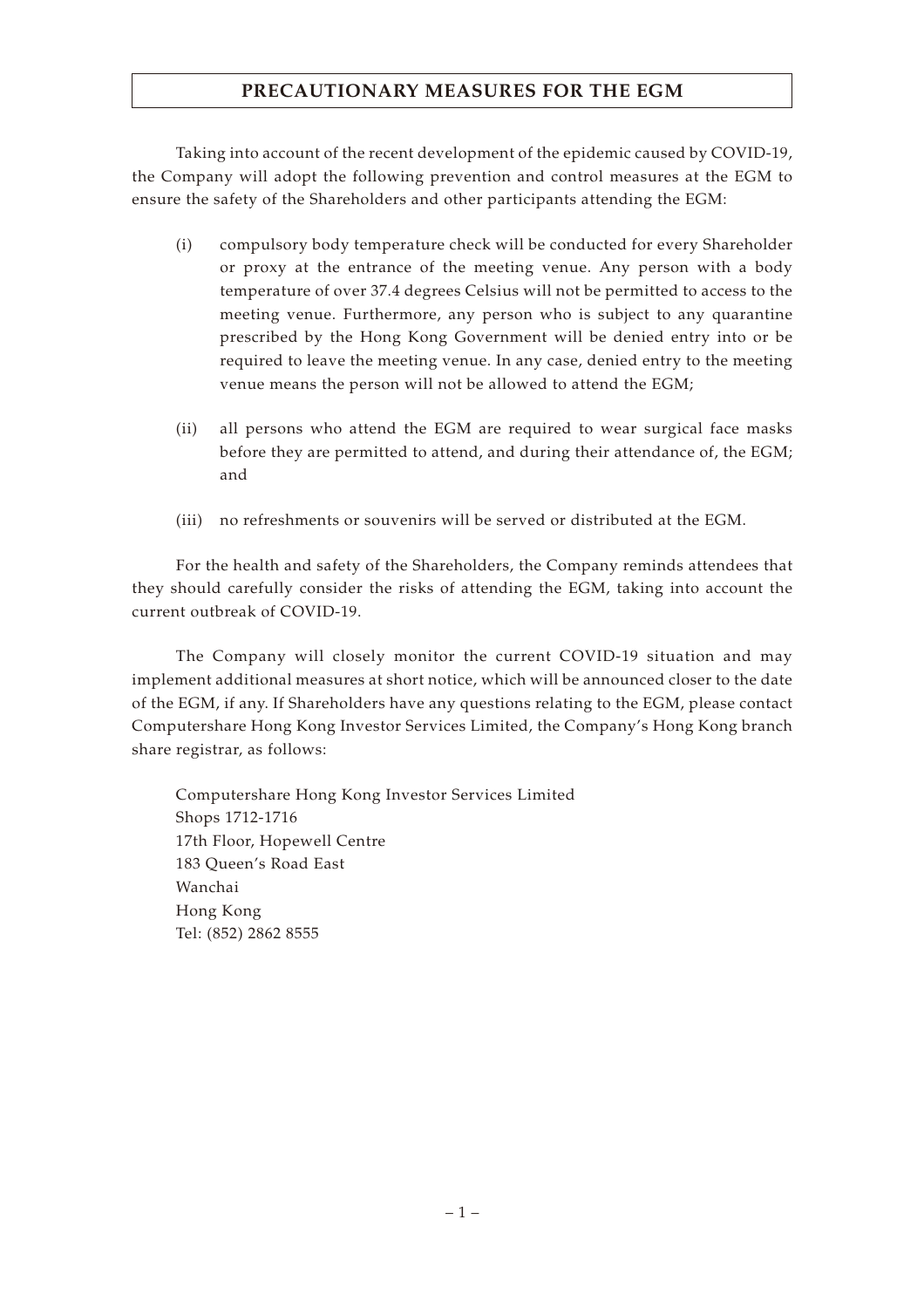# **DEFINITIONS**

*In this circular, unless the context otherwise requires, the following expressions have the following meanings:*

| "Articles of Association" | the articles of association of the Company as amended<br>and restated, supplemented or modified from time to<br>time                                                                                                                                                                                                    |
|---------------------------|-------------------------------------------------------------------------------------------------------------------------------------------------------------------------------------------------------------------------------------------------------------------------------------------------------------------------|
| "Board"                   | the board of Directors                                                                                                                                                                                                                                                                                                  |
| "Company"                 | Nexteer Automotive Group Limited (耐世特汽車系統<br>集團有限公司), a company incorporated as an<br>exempted company with limited liability under the<br>laws of the Cayman Islands on August 21, 2012 and<br>the issued Shares of which are listed on the main<br>board of the Stock Exchange                                        |
| "controlling shareholder" | has the meaning ascribed to it under the Listing Rules                                                                                                                                                                                                                                                                  |
| "COVID-19"                | the disease caused by the coronavirus known as<br>SARS-COV-2                                                                                                                                                                                                                                                            |
| "Director(s)"             | the director(s) of the Company                                                                                                                                                                                                                                                                                          |
| "EGM"                     | the extraordinary general meeting of the Company to<br>be held at Huashan Room, Island Shangri-La, Hong<br>Kong, Pacific Place, Supreme Court Road, Central,<br>Hong Kong, on Tuesday, June 14, 2022 at 9 a.m., a<br>notice of which is set out on pages 12 to 13 of this<br>circular, or any adjourned meeting thereof |
| "Group"                   | the Company and its subsidiaries                                                                                                                                                                                                                                                                                        |
| "Hong Kong"               | the Hong Kong Special Administrative Region of the<br>PRC                                                                                                                                                                                                                                                               |
| "Latest Practicable Date" | May 17, 2022, being the latest practicable date prior to<br>the printing of this circular for ascertaining certain<br>information contained herein                                                                                                                                                                      |
| "Listing Rules"           | the Rules Governing the Listing of Securities on the<br>Stock Exchange                                                                                                                                                                                                                                                  |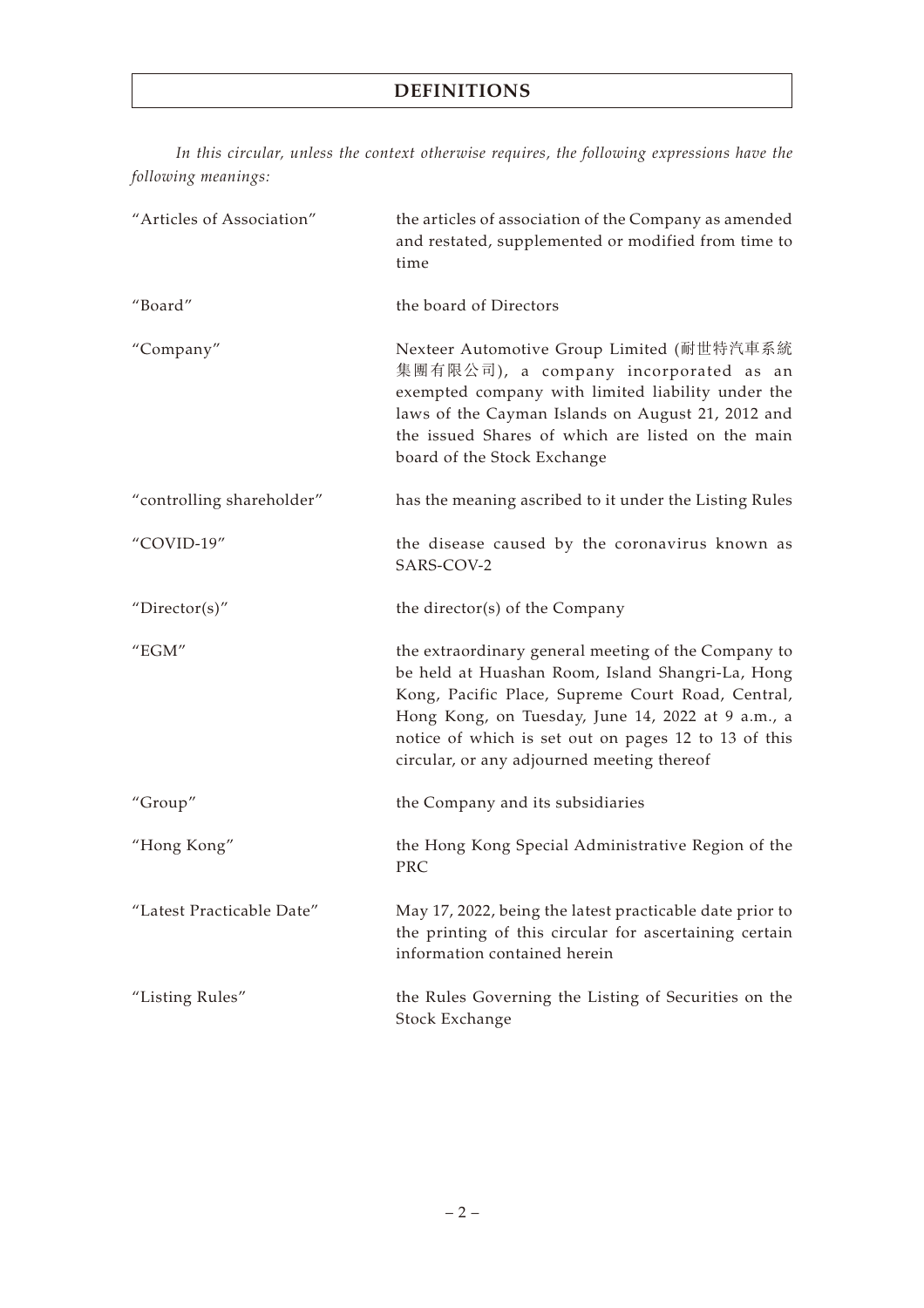# **DEFINITIONS**

| "Nexteer Hong Kong"                     | Nexteer Automotive (Hong Kong) Holdings Limited<br>(耐世特汽車系統(香港)控股有限公司), a company<br>incorporated in Hong Kong which, through CCASS<br>Depository (a recognised clearing house), is the<br>beneficial owner of approximately 64.94% of the<br>issued share capital of the Company carrying the<br>right of voting at general meetings of the Company as<br>at the date of deposit of the Requisition, and which is<br>a controlling shareholder of the Company |
|-----------------------------------------|----------------------------------------------------------------------------------------------------------------------------------------------------------------------------------------------------------------------------------------------------------------------------------------------------------------------------------------------------------------------------------------------------------------------------------------------------------------|
| $^{\prime\prime}$ PRC $^{\prime\prime}$ | the People's Republic of China, for the purpose of this<br>circular, excluding Hong Kong, Macau Special<br>Administrative Region of the PRC and Taiwan                                                                                                                                                                                                                                                                                                         |
| "Proposed Resolutions"                  | the proposed ordinary resolutions set out in the<br>Requisition Notice from the Requisitionist to the<br>Company in relation to, among others, the removal<br>and appointment of Directors as referred to in this<br>circular                                                                                                                                                                                                                                  |
| "Registrar"                             | Computershare Hong Kong Investor Services<br>Limited, the Company's share registrar in Hong Kong<br>located at 17M Floor, Hopewell Centre, 183 Queen's<br>Road East, Wanchai, Hong Kong                                                                                                                                                                                                                                                                        |
| "Requisition"                           | the subject requisition contained in the Requisition<br>Notice relating to, among other things, the proposed<br>appointment of certain new Directors and proposed<br>removal of certain existing Directors as referred to in<br>this circular                                                                                                                                                                                                                  |
| "Requisition Notice"                    | a letter received on May 3, 2022 by the Company from<br>the Requisitionist setting out the Requisition made<br>pursuant to article 12.3 of the Articles of Association                                                                                                                                                                                                                                                                                         |
| "Requisitionist"                        | HKSCC Nominees Limited, in its capacity as the<br>nominee of CCASS Depository (a recognised clearing<br>house), who made the Requisition pursuant to the<br>instruction of Nexteer Hong Kong                                                                                                                                                                                                                                                                   |
| "Share $(s)$ "                          | ordinary share(s) of nominal value of HK\$0.10 each in<br>the share capital of the Company                                                                                                                                                                                                                                                                                                                                                                     |
| "Shareholder(s)"                        | the holder(s) of $Share(s)$                                                                                                                                                                                                                                                                                                                                                                                                                                    |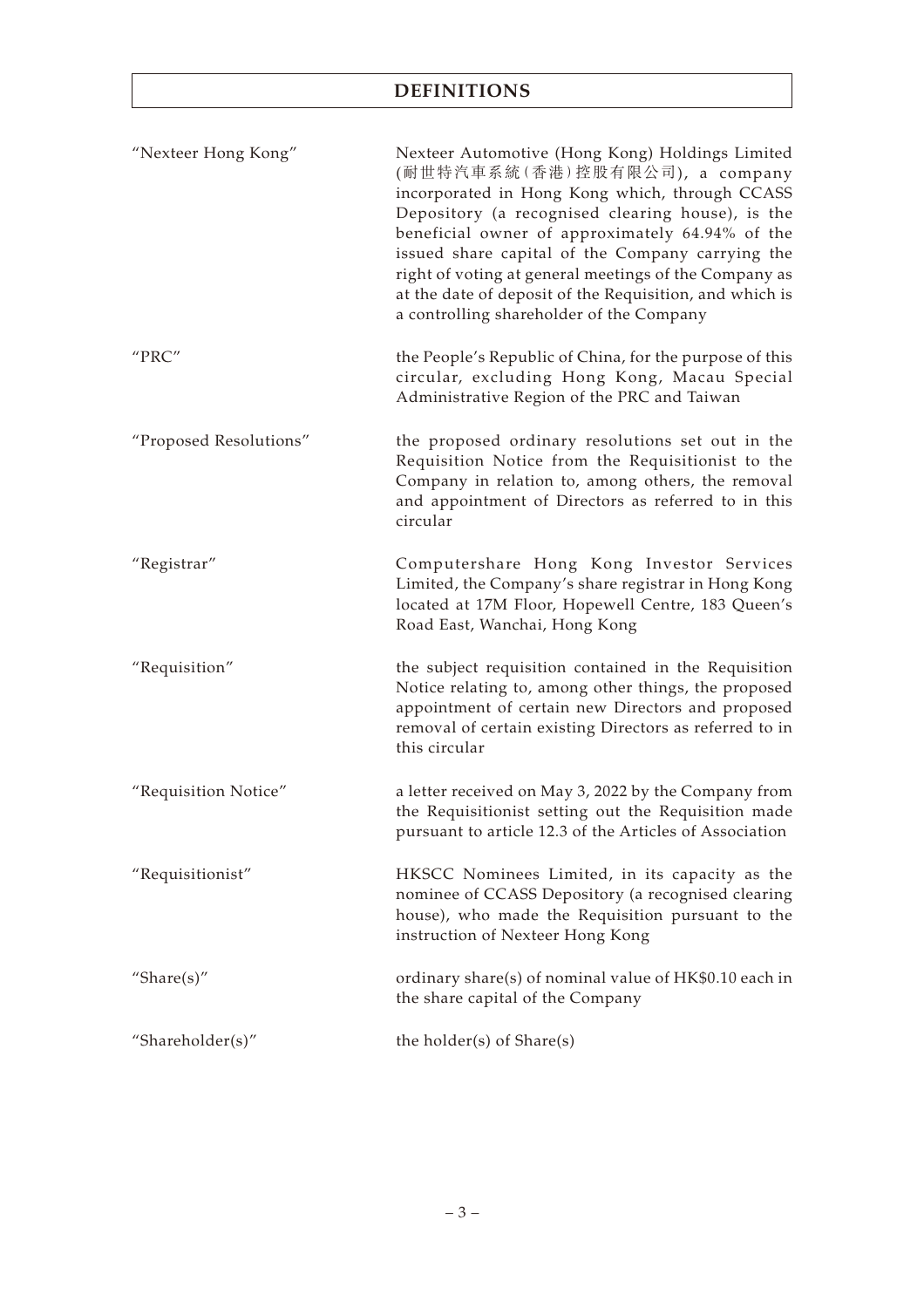# **DEFINITIONS**

"Stock Exchange" The Stock Exchange of Hong Kong Limited

"%" per cent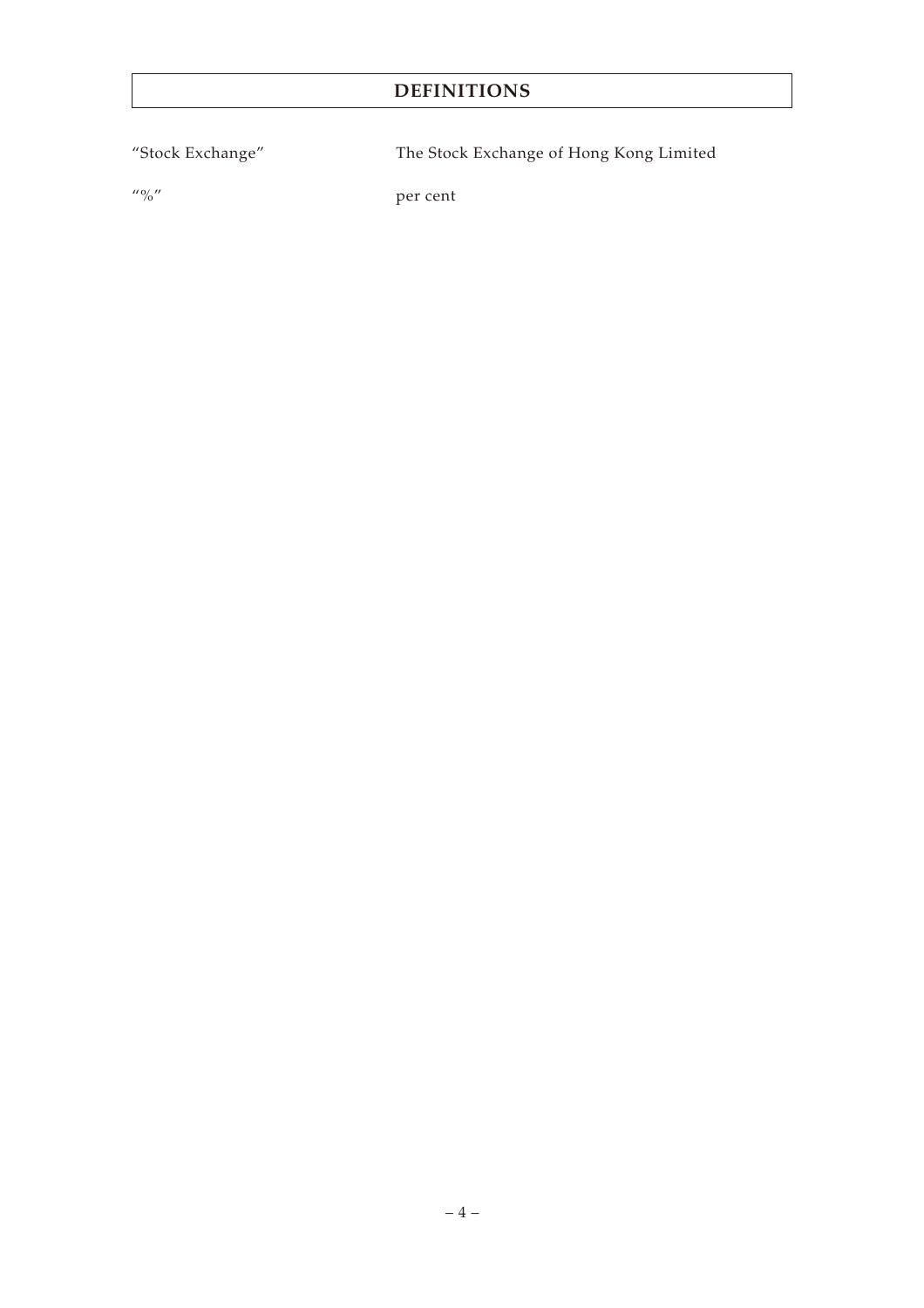

# **Nexteer Automotive Group Limited 耐世特汽車系統集團有限公司**

*(Incorporated under the laws of the Cayman Islands with limited liability)* **(Stock Code: 1316)**

*Executive Directors:* Mr. ZHAO, Guibin *(Chief Executive Officer and Vice Chairman)* Mr. MILAVEC, Robin Zane Mr. FAN, Yi

*Non-executive Directors:* Mr. LEI, Zili *(Chairman)* Mr. WANG, Jian Ms. ZHANG, Wendong

*Independent non-executive Directors:* Mr. LIU, Jianjun Mr. WEI, Kevin Cheng Mr. YICK, Wing Fat Simon

*Registered office:* P.O. Box 309 Ugland House Grand Cayman KY1-1104 Cayman Islands

*Corporate headquarters:* 1272 Doris Road Auburn Hills, Michigan 48326 United States

*Principal place of business in Hong Kong:* 31/F, Tower Two, Times Square 1 Matheson Street Causeway Bay Hong Kong

May 24, 2022

*To the Shareholders,*

Dear Sir or Madam,

## **REQUISITION FOR AN EXTRAORDINARY GENERAL MEETING FOR REMOVAL AND APPOINTMENT OF DIRECTORS AND NOTICE OF EXTRAORDINARY GENERAL MEETING**

#### **INTRODUCTION**

The purpose of this circular is to provide you with (i) the information in relation to the Proposed Resolutions under the Requisition; and (ii) the notice of EGM.

#### **REQUISITIONS BY A SHAREHOLDER**

The Board received the Requisition Notice on May 3, 2022 from HKSCC Nominees Limited as the nominee holder for the shares held in the CCASS Depository (a recognised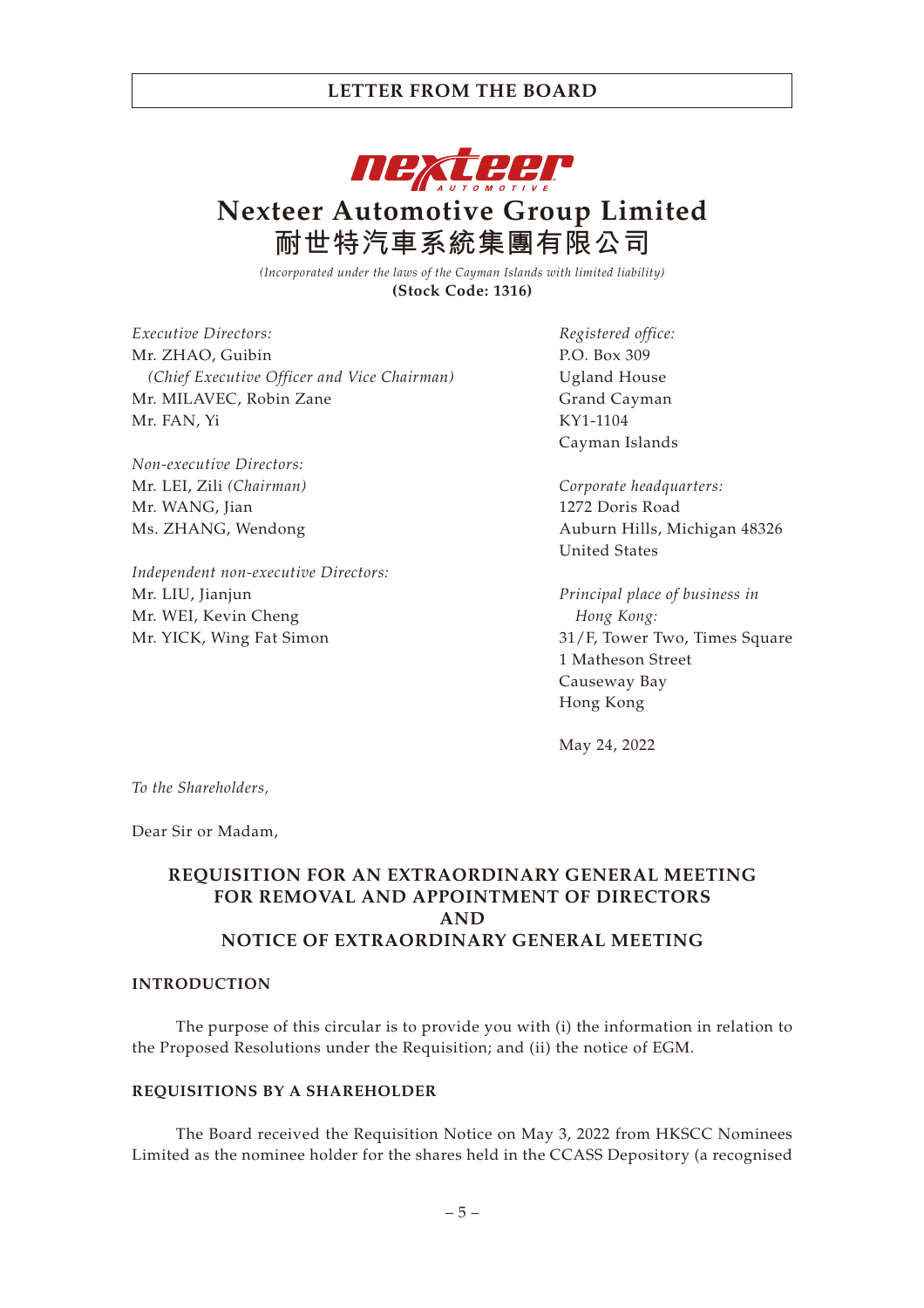clearing house), who made the Requisition pursuant to the instruction of Nexteer Hong Kong, requesting the Board to convene an extraordinary general meeting for considering and, if thought fit, passing the following ordinary resolutions:

- 1. THAT Mr. ZHAO, Guibin be and is hereby removed as a Director of the Company pursuant to article 16.6 of the Articles of Association of the Company with immediate effect upon passing of this resolution;
- 2. THAT Mr. YICK, Wing Fat Simon be and is hereby removed as a Director of the Company pursuant to article 16.6 of the Articles of Association of the Company with immediate effect upon passing of this resolution;
- 3. THAT Mr. SHI, Shiming be appointed as a non-executive Director of the Company pursuant to article 16.3 of the Articles of Association of the Company with immediate effect upon passing of this resolution;
- 4. THAT Dr. WANG, Bin be appointed as an independent non-executive Director of the Company pursuant to article 16.3 of the Articles of Association of the Company with immediate effect upon passing of this resolution; and
- 5. THAT Mr. YUE, Yun be appointed as an independent non-executive Director of the Company pursuant to article 16.3 of the Articles of Association of the Company with immediate effect upon passing of this resolution.

### **RELEVANT PROVISIONS UNDER THE ARTICLES OF ASSOCIATION**

Pursuant to article 12.3 of the Articles of Association, the Board may, whenever it thinks fit, convene an extraordinary general meeting. General meetings shall also be convened on the written requisition of any two or more members of the Company deposited at the principal office of the Company in Hong Kong or, in the event the Company ceases to have such a principal office, the registered office specifying the objects of the meeting and signed by the requisitionists, provided that such requisitionists held as at the date of deposit of the requisition not less than one-tenth of the paid up capital of the Company which carries the right of voting at general meetings of the Company. General meetings may also be convened on the written requisition of any one member of the Company which is a recognised clearing house (or its nominee(s)) deposited at the principal office of the Company in Hong Kong or, in the event the Company ceases to have such a principal office, the registered office specifying the objects of the meeting and signed by the requisitionist, provided that such requisitionist held as at the date of deposit of the requisition not less than one-tenth of the paid up capital of the Company which carries the right of voting at general meetings of the Company. If the Board does not within 21 days from the date of deposit of the requisition proceed duly to convene the meeting to be held within a further 21 days, the requisitionist(s) themselves or any of them representing more than one-half of the total voting rights of all of them, may convene the general meeting in the same manner, as nearly as possible, as that in which meetings may be convened by the Board provided that any meeting so convened shall not be held after the expiration of three months from the date of deposit of the requisition, and all reasonable expenses incurred by the requisitionist(s) as a result of the failure of the Board shall be reimbursed to them by the Company.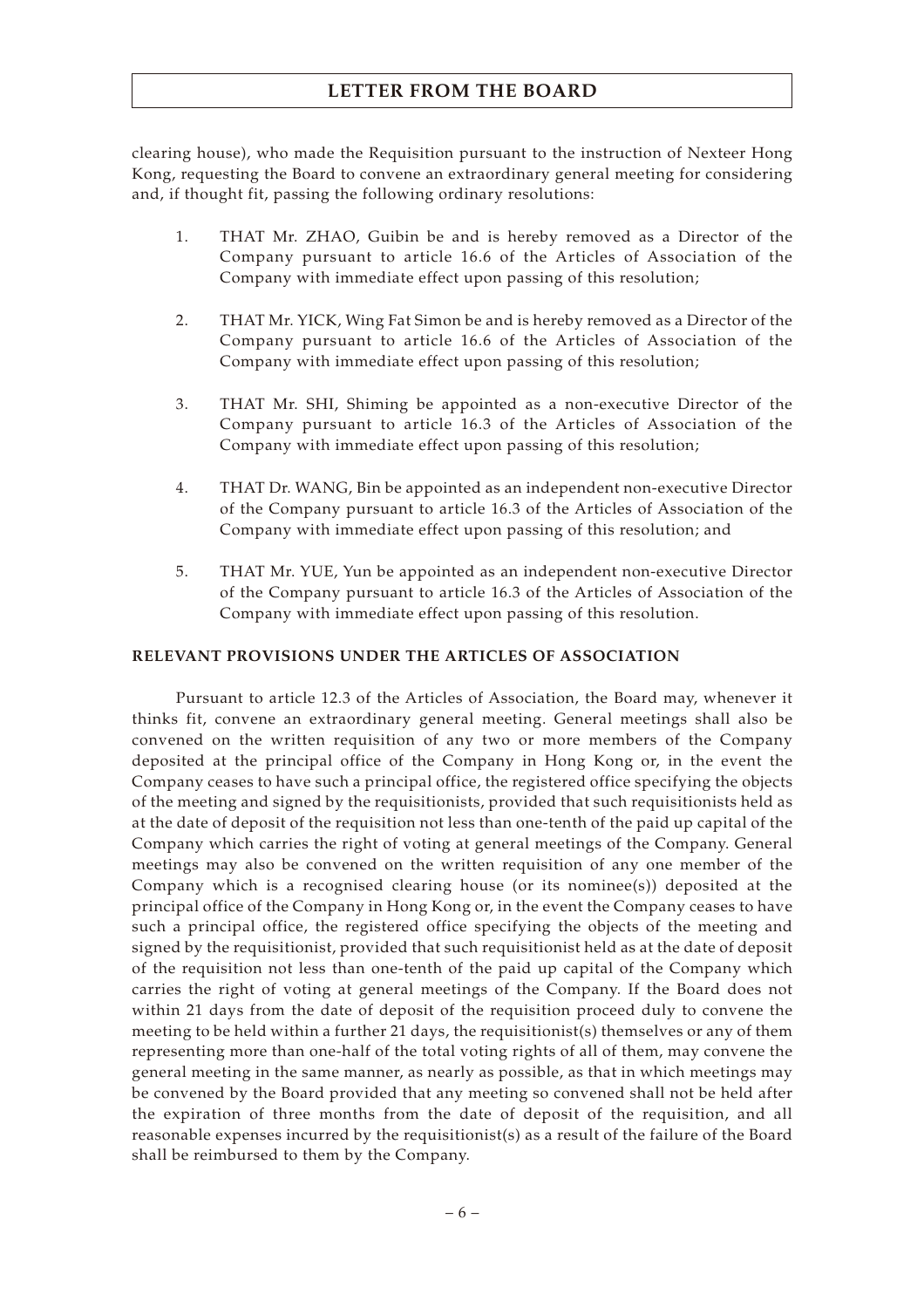#### **PROPOSED APPOINTMENT OF DIRECTORS**

The Requisition Notice had set out the biographical details of the proposed Directors. The Company is required to disclose the details referred to under Rule 13.51(2) of the Listing Rules in respect of any proposed new director in the notice or accompanying circular to its shareholders of the relevant general meeting. Details of the proposed Directors, which have been reproduced from and are solely based upon the information provided by the Requisitionist in the Requisition Notice, are set out in Appendix I to this circular. Shareholders should note that the Board has not verified the particulars of the proposed Directors as set out in Appendix I to this circular.

#### **REASONS FOR THE PROPOSED RESOLUTIONS**

Requisition Notice did not set out any reasons and/or grounds for the Proposed Resolutions. Accordingly, the Board is not able to provide the Shareholders with any reasons and/or grounds in respect of the Proposed Resolution for consideration.

#### **EGM AND PROXY ARRANGEMENT**

A notice convening the EGM with the resolutions is set out on pages 12 to 13 of this circular. Whether or not you are able to attend the meeting or any adjourned meeting, you are requested to complete the accompanying form of proxy and return it to the Company's Hong Kong branch share registrar, Company's Hong Kong branch share registrar, Computershare Hong Kong Investor Services Limited, at 17M Floor, Hopewell Centre, 183 Queen's Road East, Wanchai, Hong Kong as soon as possible and in any event not later than 48 hours before the time of the meeting or any adjourned meeting. Completion and return of the form of proxy will not preclude you from attending and voting at the meeting should you wish to do so.

No Shareholder will be required to abstain from voting on resolutions to be proposed at the EGM regarding Proposed Resolutions under the Requisition. **The Company strongly recommends you to closely monitor the development of the situation with the COVID-19 pandemic and to assess, based on the social distancing policies, the necessity for attending the EGM in person.**

For determining the eligibility to attend and vote at the EGM, the register of members of the Company will be closed from Thursday, June 9, 2022 to Tuesday, June 14, 2022, both days inclusive, during which period no transfer of Shares will be registered. In order to be eligible to attend and vote at the EGM, all transfer of Shares, accompanied by the relevant share certificates, must be lodged with the Company's Hong Kong branch share registrar, Computershare Hong Kong Investor Services Limited, at Shops 1712-1716, 17th Floor, Hopewell Centre, 183 Queen's Road East, Wanchai, Hong Kong, for registration not later than 4:30 p.m. on Wednesday, June 8, 2022.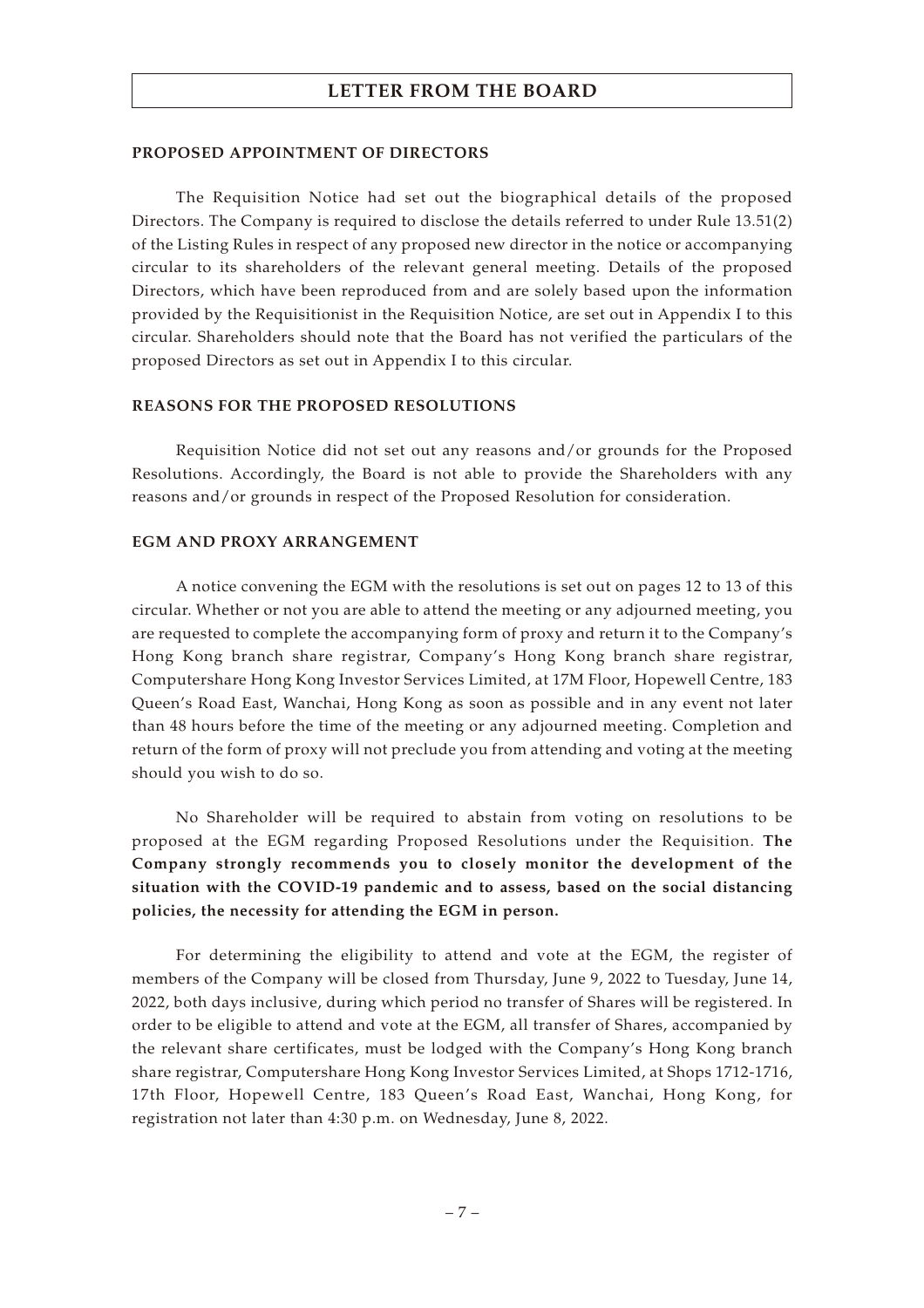#### **VOTING BY POLL**

Pursuant to Rule 13.39(4) of the Listing Rules, any resolution put to the vote of the Shareholders at a general meeting must be taken by poll except where the chairman of the general meeting, in good faith, decides to allow a resolution which relates purely to a procedural or administrative matter to be voted on by a show of hands. Accordingly, each of the resolutions set out in the notice of EGM will be taken by way of poll.

On a poll, every Shareholder present in person or by proxy or, in the case of a Shareholder being a corporation, by its duly authorised representative, shall have one vote for every fully paid Share of which he/she/it is the holder. A Shareholder entitled to more than one vote need not use all his/her/its votes or cast all the votes he/she/it uses in the same way.

#### **RESPONSIBILITY STATEMENT**

This circular, for which the Directors collectively and individually accept full responsibility, includes particular given in compliance with the Listing Rules for the purpose of giving information with regard to the Company. The Directors, having made all reasonable enquiries, confirm that to the best of their knowledge and belief the information contained in this circular is accurate and complete in all material respects and not misleading or deceptive, and there are no other matters the omission of which would make any statement herein or this circular misleading.

## **LANGUAGE**

The English text of this circular shall prevail over the Chinese text in case of inconsistency.

> Yours faithfully, For and on behalf of The board of directors of **Nexteer Automotive Group Limited FAN Yi** *Executive Director, Company Secretary*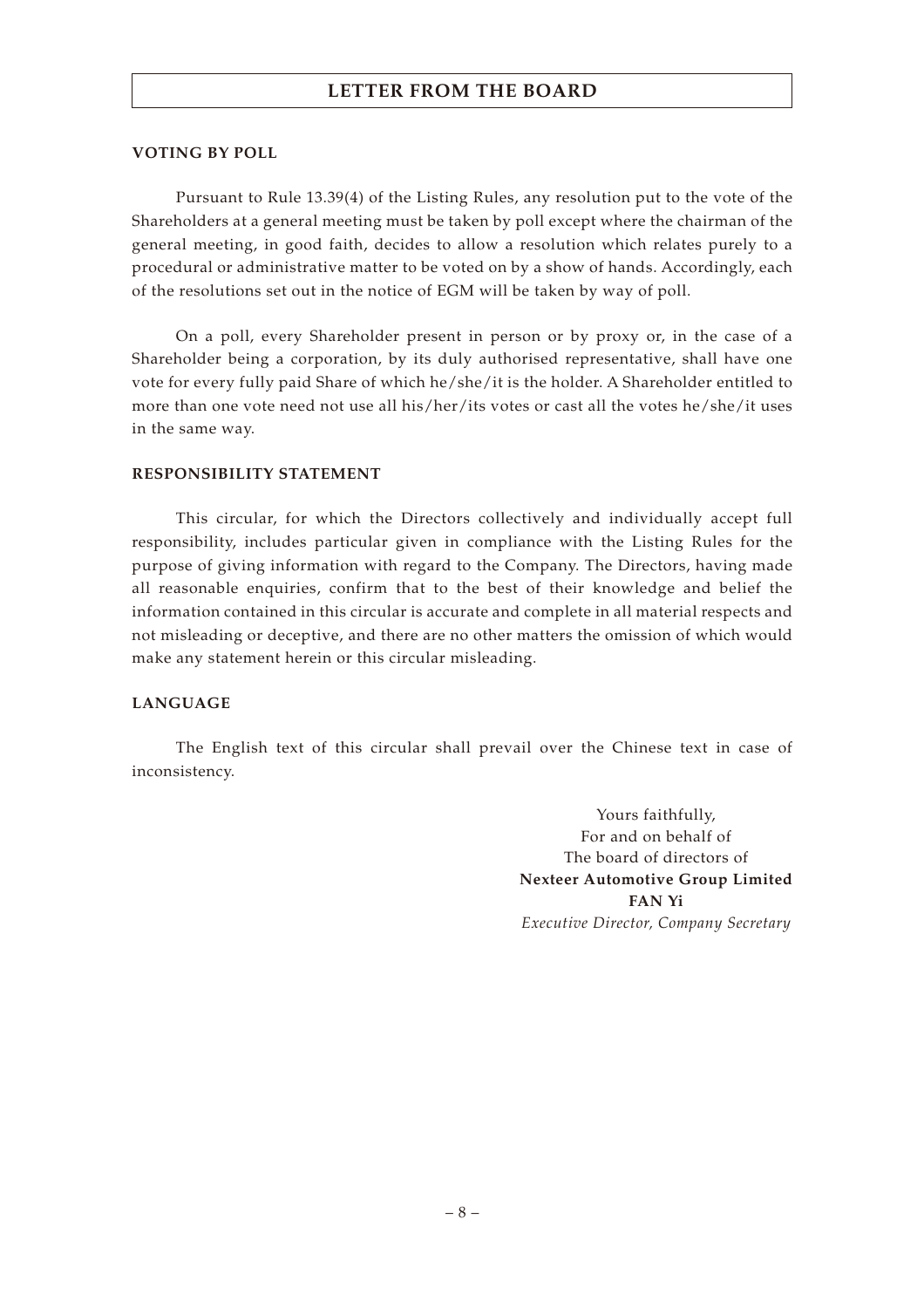## **APPENDIX I BIOGRAPHICAL DETAILS OF THE PROPOSED DIRECTORS PROVIDED BY THE REQUISITIONING SHAREHOLDER**

*The details of the Proposed Directors proposed to be appointed at the EGM as set out in the Requisition Notice are provided below:*

## **Mr. SHI, Shiming**

**Mr. SHI, Shiming**, aged 43, has over 19 years of experience in the finance industry. Mr. SHI is currently an executive director of Nexteer Automotive (Hong Kong) Holdings Limited (耐世特汽車系統(香港)控股有限公司), the immediate controlling shareholder of the Company. From July 2002 to February 2003, Mr. SHI worked in the finance department of Jiangxi Hongdu Aviation Industry Group\* (江西洪都航空工業集團有限責任  $\Diamond$ 司). From February 2003 to June 2020, Mr. SHI worked in the finance department of AviChina Industry & Technology Company Limited\* (中國航空科技工業股份有限公司) ("**AviChina**"), a company listed on the Stock Exchange, and served successively in the roles of assistant to the chief manager, deputy manager and chief manager of finance. He was also a supervisor of AviChina from June 2018 to December 2020. Mr. SHI has served as the chief financial officer of AVIC Automotive Systems Holding Co., Ltd\* (中國航空汽 車系統控股有限公司), an indirect controlling shareholder of the Company, since July 2020. Mr. SHI graduated from the department of economics and law of Zhongnan University of Economics and Law, the PRC in 2002, majoring in finance taxation, and obtained his master's degree in accounting from Renmin University of China, the PRC in 2009.

Subject to the passing of the ordinary resolution for approving Mr. SHI, Shiming's appointment, Mr. SHI will enter into a service contract with the Company with effect from the date of the EGM for a term of three years, subject to re-election and retirement as required by the Articles of Association and with such other terms and emoluments to be determined by the Board based on the recommendations of the Remuneration and Nomination Committee.

Up to the date of the notice of the Extraordinary General Meeting (the "**EGM Notice**"), Mr. SHI, Shiming does not have any interests in Shares, underlying Shares and debentures of the Company or any of its associated corporations within the meaning of Part XV of the Securities and Futures Ordinance (Cap. 571 of the Laws of Hong Kong) ("**SFO**").

Up to the date of the EGM Notice, save as provided above, Mr. SHI, Shiming (i) has not held any other directorships in any public companies the securities of which are listed on any securities market in Hong Kong or overseas in the past three years; (ii) has not held any other positions in the Group; (iii) does not have any relationship with any Directors, senior management, substantial Shareholders or controlling Shareholders (as defined in the Rules Governing the Listing of Securities on the Stock Exchange Listing Rules, "**Listing Rules**") of the Company; and (iv) does not have other major appointments or professional qualifications.

Up to the date of the EGM Notice, there is no other information in relation to the appointment of Mr. SHI, Shiming that is required to be disclosed pursuant to Rule  $13.51(2)(h)$  to (v) of the Listing Rules and there is no other matter that needs to be brought to the attention of the Shareholders.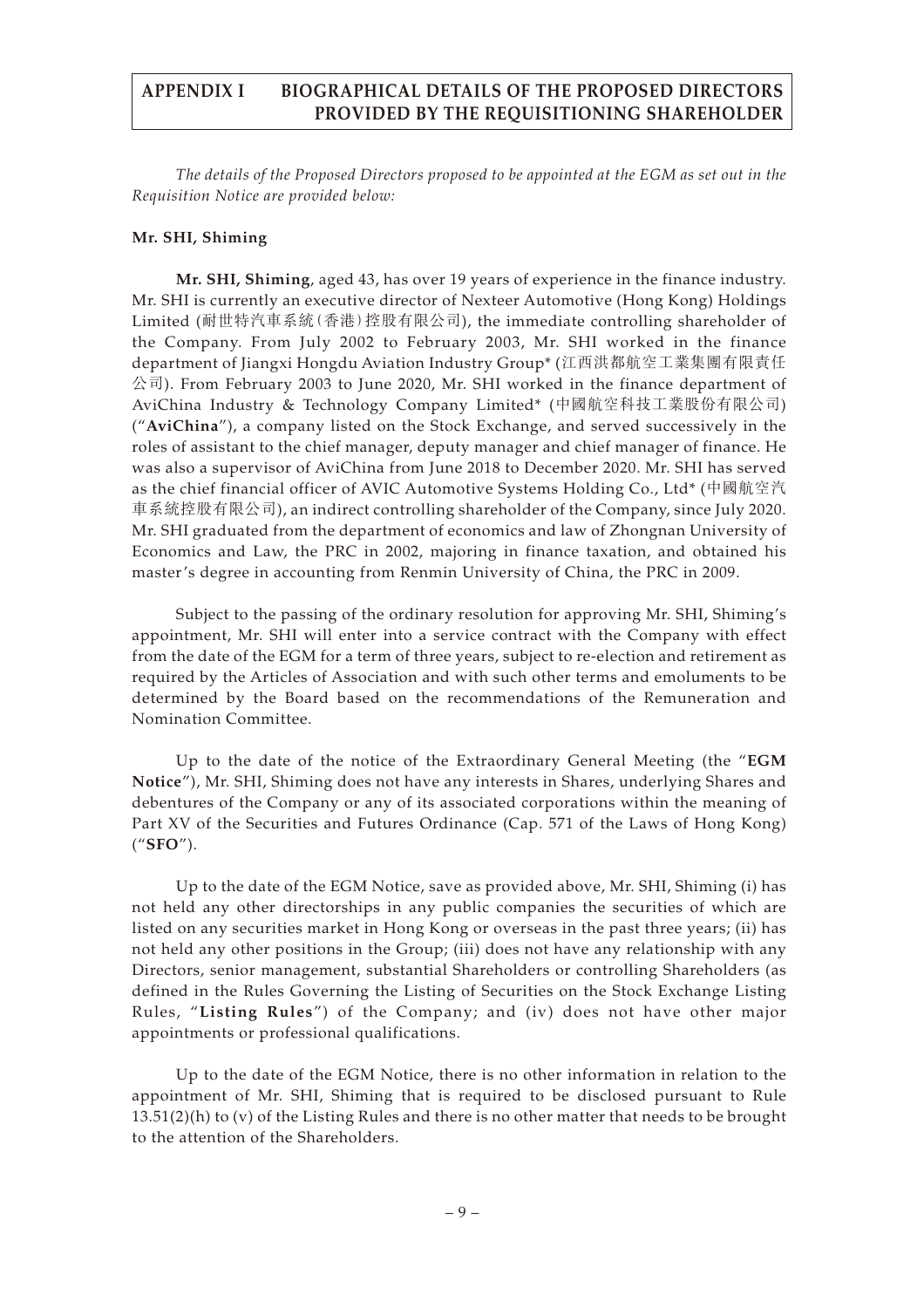## **APPENDIX I BIOGRAPHICAL DETAILS OF THE PROPOSED DIRECTORS PROVIDED BY THE REQUISITIONING SHAREHOLDER**

## **Dr. WANG, Bin**

**Dr. WANG, Bin**, aged 56, is a professor of finance at the business school of Beijing Technology and Business University, as well as a member of its university-level academic committee. He is currently an independent director of China Tourism Group Duty Free Corporation Limited (中國旅遊集團中免股份有限公司) (listed on the Shanghai Stock Exchange), UBS Securities Co., Ltd\* (瑞銀證券有限責任公司) and China Tea Co., Ltd\* (中國 茶葉股份有限公司), respectively.

Dr. WANG graduated from Beijing Technology and Business University with a bachelor's degree in accounting in July 1987 and a master's degree in accounting in December 1989, and from the Chinese Academy of Fiscal Science (Ministry of Finance of China) with a doctorate in accounting in July 2001. Dr. WANG is the author of over 50 academic papers in top domestic and foreign academic publications and journals. He is one of the directors of Accounting Society of China, as well as the vice-chairman of its management accounting research committee since 2007. Dr. WANG has received various accolades in relation to his work as a top academic in China.

Subject to the passing of the ordinary resolution for approving Dr. WANG, Bin's appointment, Dr. WANG will enter into a service contract with the Company with effect from the date of the EGM for a term of three years, subject to re-election and retirement as required by the Articles of Association and with such other terms and emoluments to be determined by the Board based on the recommendations of the Remuneration and Nomination Committee.

Up to the date of the EGM Notice, Dr. WANG, Bin does not have any interests in Shares, underlying Shares and debentures of the Company or any of its associated corporations within the meaning of Part XV of the SFO.

Up to the date of the EGM Notice, save as provided above, Dr. WANG, Bin (i) has not held any other directorships in any public companies the securities of which are listed on any securities market in Hong Kong or overseas in the past three years; (ii) has not held any other positions in the Group; (iii) does not have any relationship with any Directors, senior management, substantial Shareholders or controlling Shareholders (as defined in the Listing Rules) of the Company; and (iv) does not have other major appointments or professional qualifications.

Up to the date of the EGM Notice, there is no other information in relation to the appointment of Dr. WANG, Bin that is required to be disclosed pursuant to Rule 13.51(2)(h) to (v) of the Listing Rules and there is no other matter that needs to be brought to the attention of the Shareholders.

## **Mr. YUE, Yun**

**Mr. YUE, Yun**, aged 51, is a practicing lawyer, senior partner and deputy director of Beijing Jundu Law Firm with more than 18 years of experience in the legal field. Mr. YUE,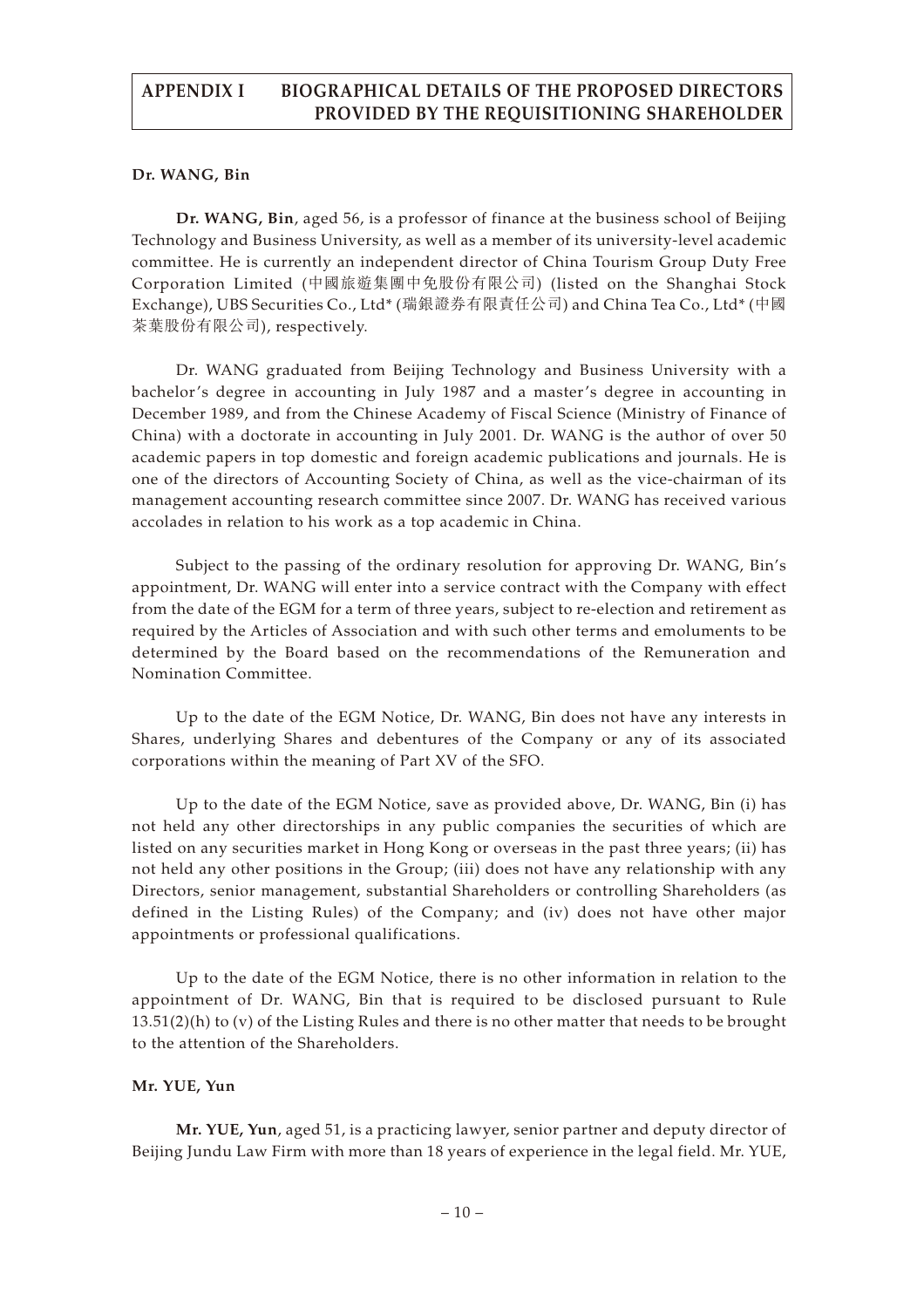# **APPENDIX I BIOGRAPHICAL DETAILS OF THE PROPOSED DIRECTORS PROVIDED BY THE REQUISITIONING SHAREHOLDER**

Yun was a representative of the 9th, 10th and 11th Shanghai Lawyers' Congress, a member of the Shanghai Lawyers Association Mergers and Acquisitions Committee, and a member of the Shanghai Lawyers Association Disciplinary Committee. He previously served as an independent director of Nexteer HK Aviation Engine Corporation plc (中國 航發動力股份有限公司) from February 2015 to February 2021.

Mr. YUE, Yun graduated from the department of social sciences of Hefei University in July 1992 and further obtained his master's degree in civil and commercial law from East China University of Political Science and Law in July 2005.

Subject to the passing of the ordinary resolution for approving Mr. YUE, Yun's appointment, Mr. YUE will enter into a service contract with the Company with effect from the date of the EGM for a term of three years, subject to re-election and retirement as required by the Articles of Association and with such other terms and emoluments to be determined by the Board based on the recommendations of the Remuneration and Nomination Committee.

Up to the date of the EGM Notice, Mr. YUE, Yun does not have any interests in Shares, underlying Shares and debentures of the Company or any of its associated corporations within the meaning of Part XV of the SFO.

Up to the date of the EGM Notice, save as provided above, Mr. YUE, Yun (i) has not held any other directorships in any public companies the securities of which are listed on any securities market in Hong Kong or overseas in the past three years; (ii) has not held any other positions in the Group; (iii) does not have any relationship with any Directors, senior management, substantial Shareholders or controlling Shareholders (as defined in the Listing Rules) of the Company; and (iv) does not have other major appointments or professional qualifications.

Up to the date of the EGM Notice, there is no other information in relation to the appointment of Mr. YUE, Yun that is required to be disclosed pursuant to Rule  $13.51(2)(h)$ to (v) of the Listing Rules and there is no other matter that needs to be brought to the of the Shareholders.

*\* For reference purposes only*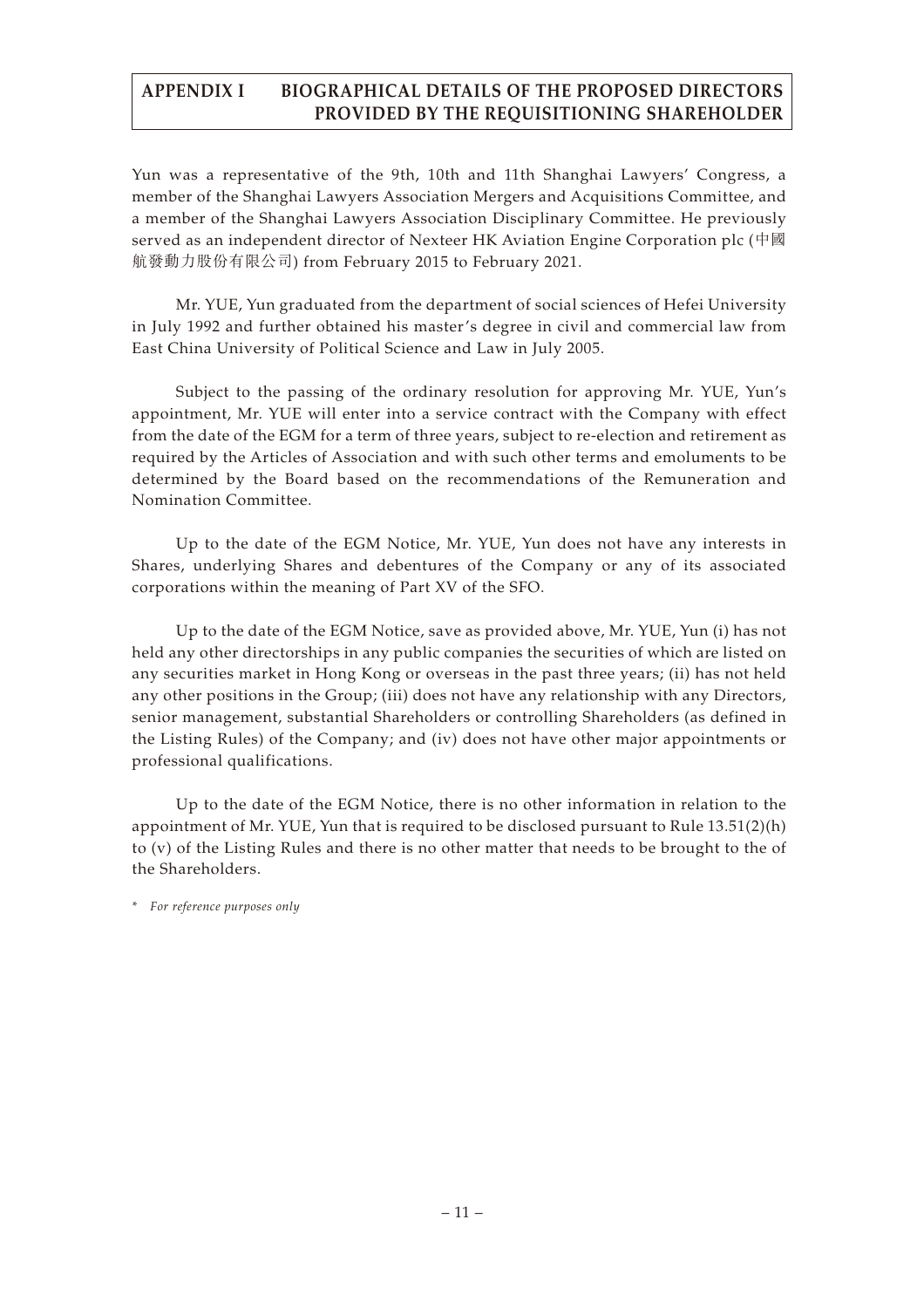

# **Nexteer Automotive Group Limited 耐世特汽車系統集團有限公司**

*(Incorporated under the laws of the Cayman Islands with limited liability)* **(Stock Code: 1316)**

## **NOTICE OF EXTRAORDINARY GENERAL MEETING**

**NOTICE IS HEREBY GIVEN** that an extraordinary general meeting (the "**Meeting**") of Nexteer Automotive Group Limited (the "**Company**") as requisitioned by one of its shareholders in accordance with the articles of association of the Company (the "**Articles**") will be convened and held at Huashan Room, Island Shangri-La, Hong Kong, Pacific Place, Supreme Court Road, Central, Hong Kong on Tuesday, June 14, 2022 at 9 a.m. for the purpose of considering and, if thought fit, passing with or without amendment(s) the following resolutions of the Company:

#### **ORDINARY RESOLUTIONS**

#### **A. Proposed Resolutions By the Requisitionist**

- 1. **THAT** Mr. ZHAO, Guibin be and is hereby removed as a director of the Company pursuant to article 16.6 of the Articles with immediate effect upon passing of this resolution;
- 2. **THAT** Mr. YICK, Wing Fat Simon be and is hereby removed as a director of the Company pursuant to article 16.6 of the Articles with immediate effect upon passing of this resolution;
- 3. **THAT** Mr. SHI, Shiming be appointed as a non-executive director of the Company pursuant to article 16.3 of the Articles with immediate effect upon passing of this resolution;
- 4. **THAT** Dr. WANG, Bin be appointed as an independent non-executive director of the Company pursuant to article 16.3 of the Articles with immediate effect upon passing of this resolution;
- 5. **THAT** Mr. YUE, Yun be appointed as an independent non-executive director of the Company pursuant to article 16.3 of the Articles with immediate effect upon passing of this resolution; and

## **B. Proposed Resolution By the Company**

6. **THAT** the board of directors of the Company be authorised to fix the remuneration of the respective director(s).

> By order of the Board **Nexteer Automotive Group Limited FAN Yi** *Executive Director, Company Secretary*

Hong Kong, May 24, 2022